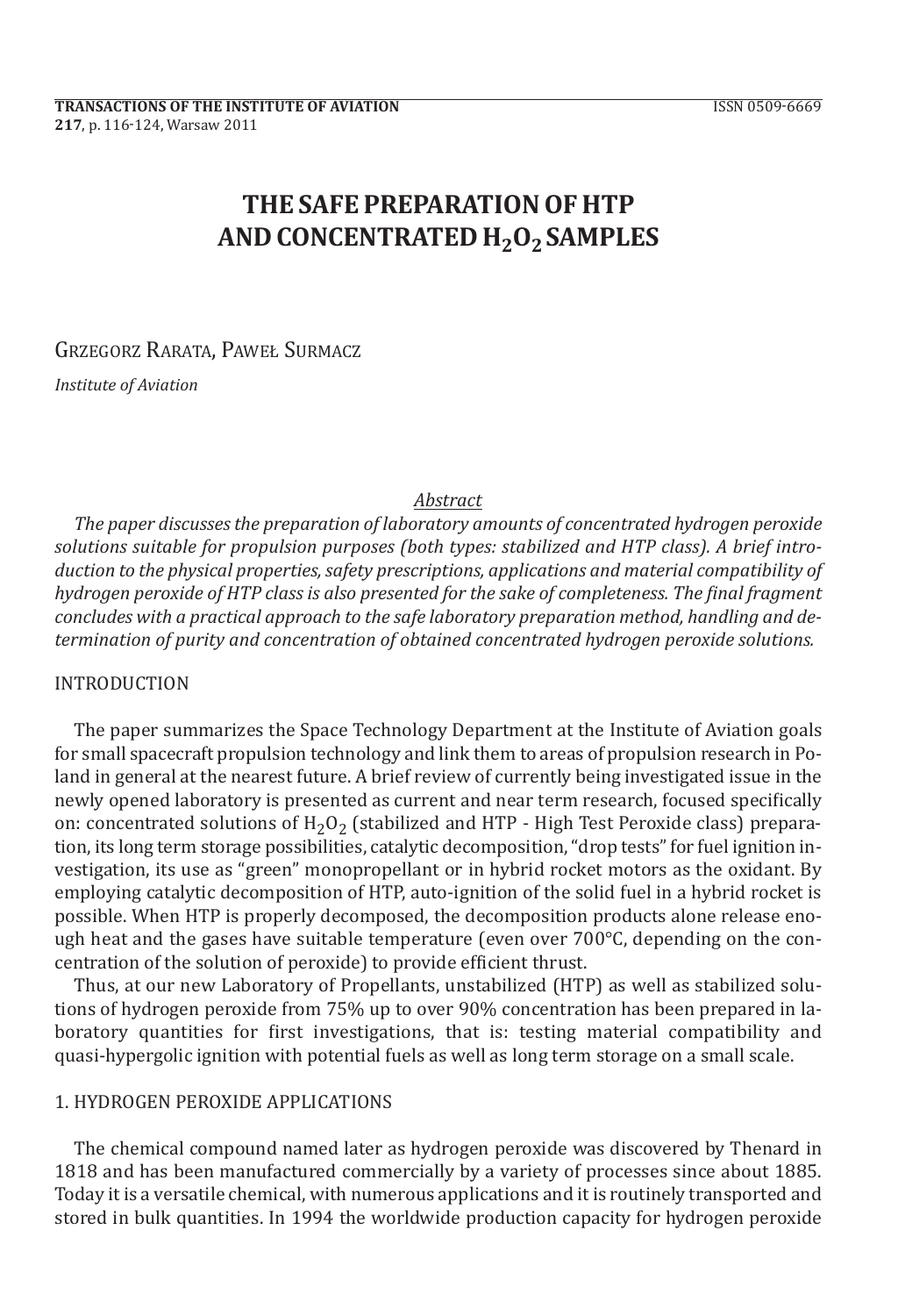was around 1.9 million tones and increased to 2.2 million in 2006 [1]. Nearly at the same time (1995) the first production line of industrial grades of  $H_2O_2$  was started up in Poland (Pulawy) [2]. The most important current uses of lower grade  $H_2O_2$  solutions include paper pulp and textiles bleaching, chemical synthesis, environmental treatment (waste water purification) and metals processing. These applications utilize hydrogen peroxide products which are generally considered as "standard" or "industrial grades". These solutions of  $H_2O_2$  are routinely shipped and stored worldwide, at maximum concentration 70%. The most commonly-used concentration in the world, however, is 50%, with customers diluting the 70% material prior to on-site storage [3].

There are also several specialty applications which demand either specially formulated stabilizer packages, for example cosmetic grades for consumer products, or very high levels of product purity (but not concentration) as required by the semiconductor industry. for the latter, hydrogen peroxide is typically supplied at a 30% concentration level (uSLI grade - all metallic impurities are limited to a maximum of 10 ppb). The latter one was used by the authors as one of the raw solutions of  $H_2O_2$  for HTP preparing.

There is a distinct growth in interest in the use of highly concentrated  $H_2O_2$  (HTP) for propulsion applications that, perhaps, holds the promise of significant future demand [4]. Pure (or stabilised by other additives than phosphates) and highly concentrated hydrogen peroxide is a powerful oxidizing agent and efficient, environmentally friendly monopropellant (for small rocket engines used as attitude systems on satellites) as well, which is relatively easy to handle. Despite its power when concentrated,  $H_2O_2$  is a natural metabolite of many organisms and has none of the problems of gaseous release or chemical residues that are associated with other chemical oxidants or rocket propellants. after its energetic decomposition, it is converted into plain ordinary water and oxygen. as an environmentally friendly and powerful rocket medium HtP has a long history of application to aerospace propulsion and power systems due to its high density, its monopropellant characteristics, its low toxicity and the ease of handling.

The use of high strength hydrogen peroxide as a rocket propellant can be traced back to Helmuth Walter and developments in Germany during the 1930's. [5]. at that time, 80% hydrogen peroxide was first produced on a limited scale to support these developments. HtP is still produced in Germany today. Solvay Interox and Evonik (former Degussa) have their HTP producing facilities there and one of this sites has produced up to 87,5%  $H_2O_2$  for many years, primarily for use in the propulsion systems (aerospace and defence related companies) or for manufacture of special organic chemicals. Today, HTP as a product, is still available in Europe to qualified end users only and can be imported into the US on an as-needed basis.

However, during the period of late 1980's until recently, the demand for HTP had been, in practice, very small, which explains the current absence of commercial HtP production in the uSa. Historically, uSa demand had been more significant, and both Shell chemical company and FMC Corporation were producers of 90%  $H_2O_2$ , the latter company also producing some 98%  $H_2O_2$  for a period of time. Shell's hydrogen peroxide business was ultimately acquired by Interox and FMC ceased its production of HTP in the early to mid 1980's. Recently, to meet the propulsion industry's growing need for storable, low toxicity oxidizers, fmc has a production unit at its Bayport, that is capable of producing high-strength (70% to 98%) hydrogen peroxide. This high-test hydrogen peroxide is one of the highest purity product available in today's market, meeting the most stringent specifications for monopropellant, bipropellant, and hybrid propulsion applications. However, FMC HTP hydrogen peroxide, similarly as the one from Evonik or other large companies, is available only to the selected end users, and is sold in specially designed and approved, large and costly containers, such as 30 gallon, high-purity aluminium drums or 4000 gallon high-purity aluminium tank trucks.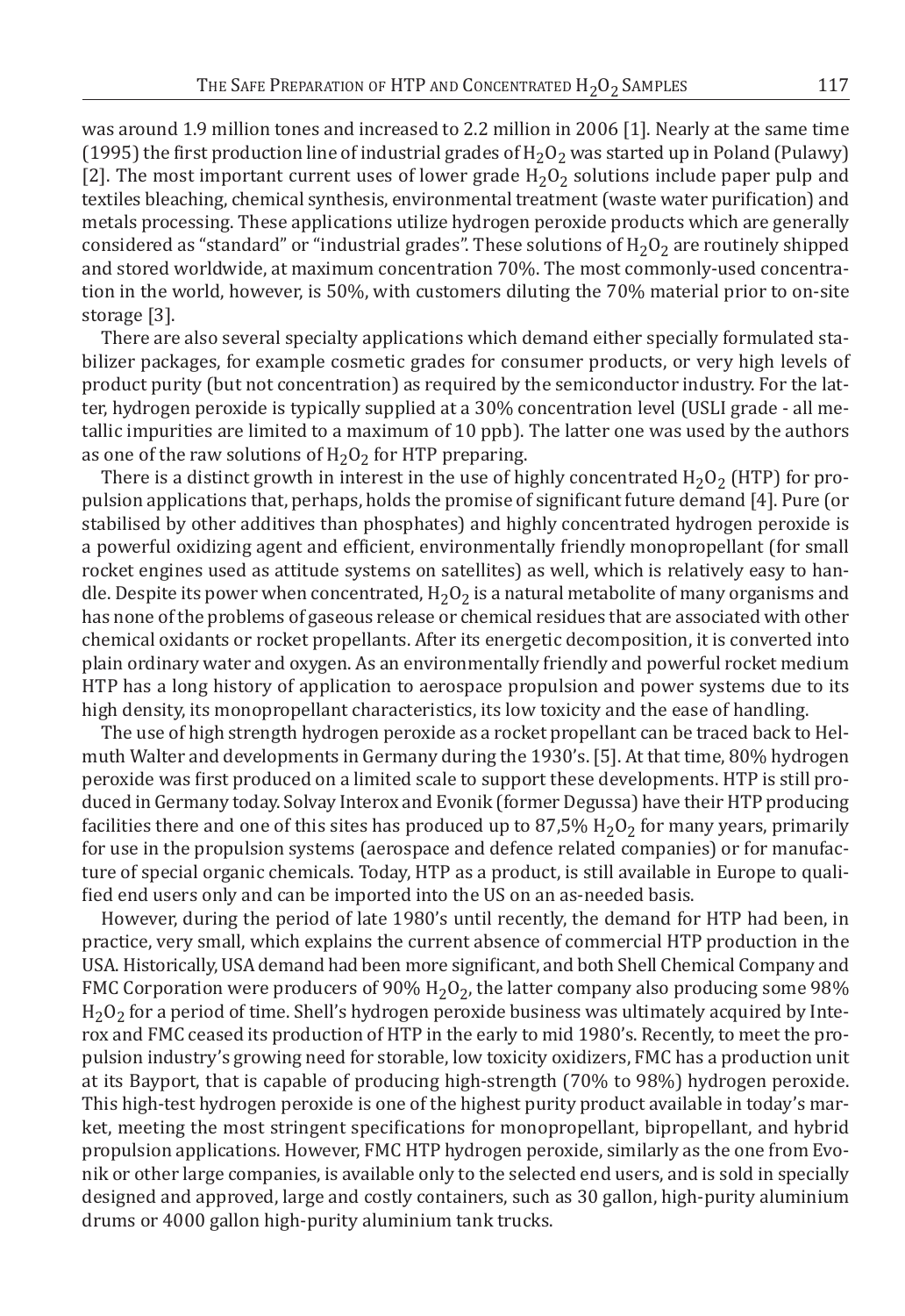unfortunately, none of the large suppliers of HtP does not include small containers of propellant grade HtP (or the price for them is extremely high; in the range of several hundred euro for one litre). Large drums are sold, but both availability and impurities have been variable. also, handling larger quantities than needed can be very costly and burdensome in a small laboratory.

## 2. IMPORTANT FEATURES OF H<sub>2</sub>O<sub>2</sub> SOLUTIONS

With the recent resurgence in interest in HTP amongst the aerospace community for propulsion applications, also our research team has focused some of its development efforts in this area. We have developed the laboratory methodology to safely and economically produce up to 99%  $H_2O_2$  in laboratory quantities. We are currently completing hazard evaluation work on 90 - 99%  $H_2O_2$ , the results of which will enable us to analyze the safety risks associated with further preparation, transporting, storing and using products of various concentrations and purity in this range. This, in turn, will enable us to define the appropriate risk management measures required for an acceptably safe laboratory operating and future engine testing.

We have the knowledge that anyone conducting research and development work or using potentially hazardous materials should be completely familiar with its properties and behaviour and fully aware of appropriate handling, storage and disposal procedures, as well as necessary personal protective equipment. Hydrogen peroxide producers and suppliers have various safety materials available. The appropriate literature is also readily available in the internet. In fact, solutions of hydrogen peroxide always exhibit a minimal degree of instability, regardless of the concentration, continuously decomposing to water and oxygen with the evolution of heat;

| $H_2O_2$ (l) $H_2O$ (l) + ½ $O_2$ (g) | $H = -98.4 \text{ kJ/mole}$ |
|---------------------------------------|-----------------------------|
| $H_2O_2$ (l) $H_2O$ (g) + ½ $O_2$ (g) | H = -54.4 kJ/mole           |

It is well known now, that several factors affect the rate of decomposition, including temperature, degree of contamination, surface activity, pH, and to a lesser extent concentration. for example, the decomposition rate increases approximately 2,3 times for each 10˚c rise in temperature. However, the normal rate of decomposition for commercial grades of hydrogen peroxide stored in compatible equipment is extremely low, typically much less than 1% loss (relative) per year.

It has been reported a decade ago that 90% peroxide stored for 17 years at ambient conditions in Texas showed a degradation in concentration of just 0.4% [6]. Furthermore, some other research have revealed that 98% hydrogen peroxide stored in 2.5 litre nitric acid bottles actually increased its concentration, to 99.5%, over a six month storage. That means, the rate of evaporation was greater than that of decomposition [7].

Pure concentrated hydrogen peroxide is really quite stable. In fact, concentrated  $H_2O_2$  is generally more stable than a dilute solution (when uncontaminated). However, the particular resistance of any grade or concentration of  $H_2O_2$  towards contamination is very dependent on the level (and type) of stabilizers used. Industrial grades of  $H_2O_2$  (e.g. from Evonik, Arkema or Solvay Interox, 70% Technical and Chemical grades) are stabilized with various additives in order to provide a certain level of protection against the typical (low) levels of contaminants that may be experienced during transportation and storage in standard (passivated 304 or 316 stainless steel) equipment.

this stabilization, however, is not able to protect against "gross" contamination (which may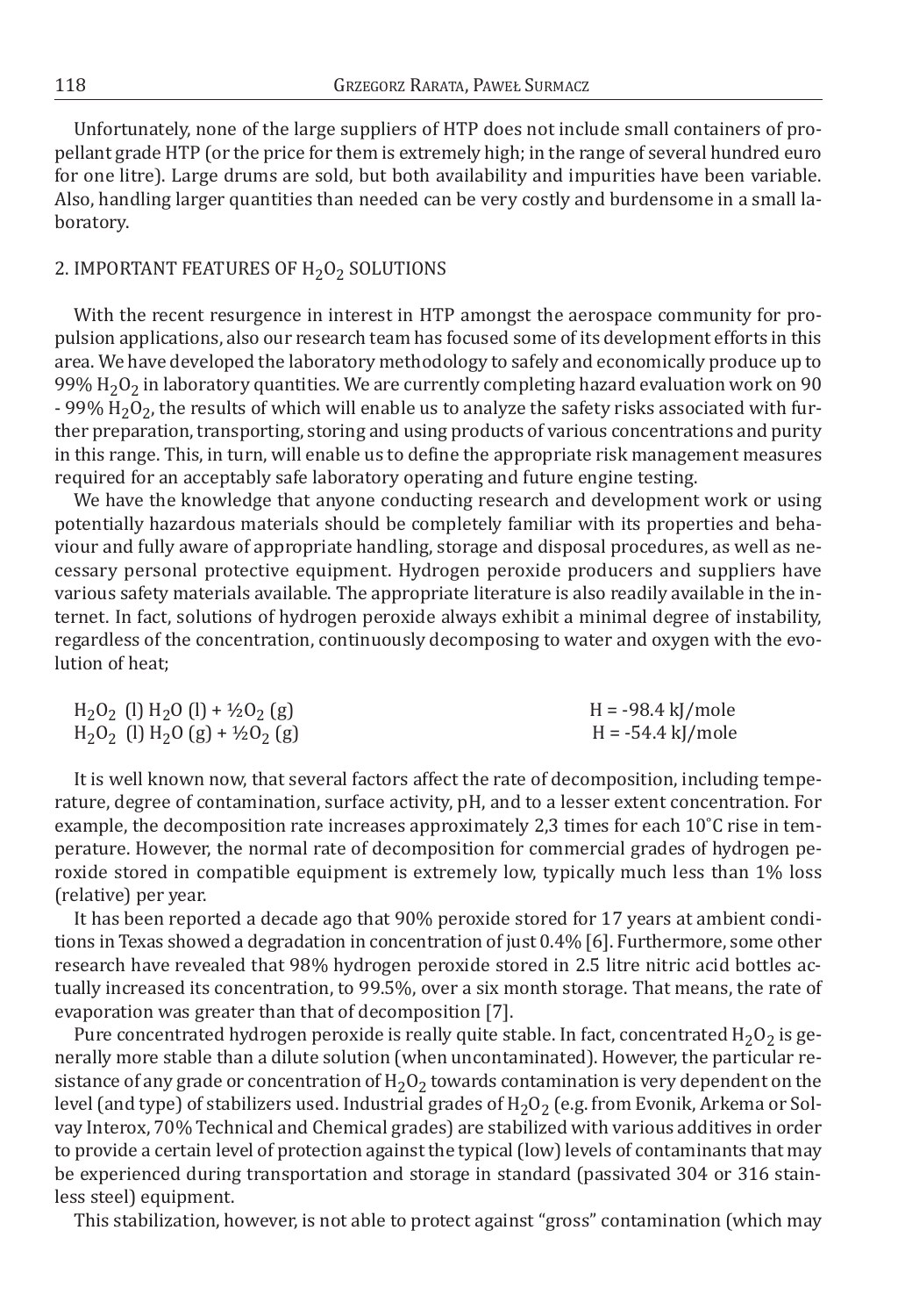mean levels below 1 ppm for certain contaminants, for example, Fe, Cu, Cr, or Mn ions, particularly in combination with each other) and in such instances slow decomposition of the product will commence.

In contrast, very lightly stabilized  $H_2O_2$ , such as that required by aerospace applications, is much more sensitive to contamination than the industrial grades due to the very limited amount of additives present. In order to ensure adequate stability for transportation and on-site storage, the choice of acceptable materials may be more restrictive and the use of standard" equipment may be in some circumstances inappropriate.

In addition to the homogeneous decomposition effects described above, there is also heterogeneous decomposition of hydrogen peroxide that occurs on some material surfaces. the magnitude of this effect can be quite large depending on the particular material and the surface condition. It is for this reason that relatively only a few materials are suitable for long term contact with  $H_2O_2$  and careful attention must be paid to the preparation and conditioning of these surfaces during any tests.

for example, silver is one of the most active, which is actually a useful property exploited by the developers of decomposition catalyst systems for HTP/propulsion systems (Figure 1).



Fig. 1. Example of pure solid silver wire catalyst screen of 20 x 20 mesh (to be cut and pre-activated) (authors)

In contrast, certain grades of polyethylene and PTFE are completely inert towards HTP, thus are very suitable as material for containers (figure 2).



Fig. 2. Row solutions (low concentration), samples of HTP (87,6%) and concentrated (stabilized, 86%)  $H<sub>2</sub>O<sub>2</sub>$  prepared with the use of special vacuum rotary evaporator by the authors

for any given material, smooth surfaces are always less active than rough ones. Hydrogen peroxide compatible metal surfaces always require passivation and conditioning prior to use. Thus, when considering materials compatibility, the effect of the peroxide on the material is generally much less important than the material's effect on the peroxide.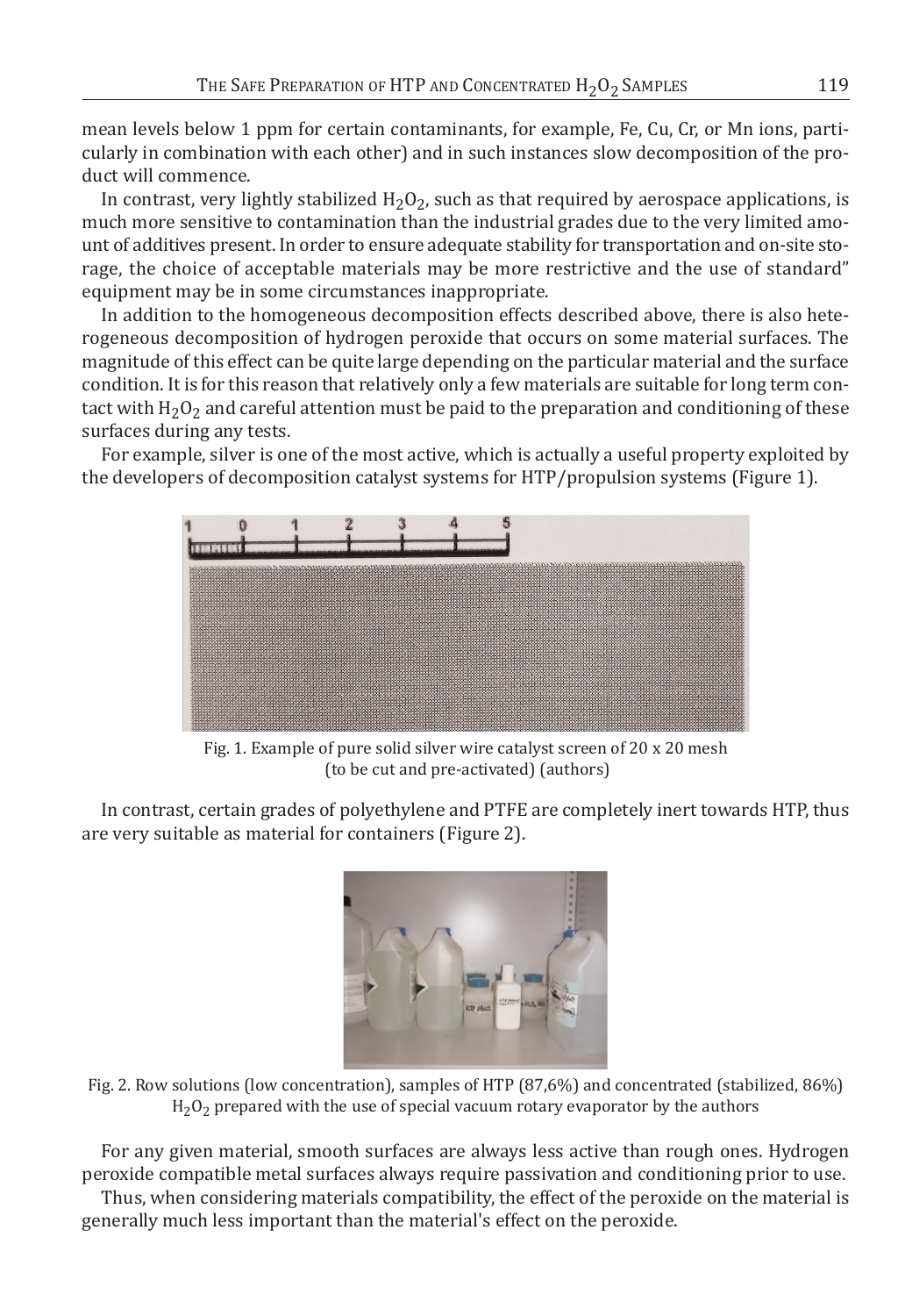Since H<sub>2</sub>O<sub>2</sub> decomposition is a significantly exothermic process (over 98 kJ/mole H<sub>2</sub>O<sub>2</sub> at 25°c), the temperature of the decomposing solution will continue to rise if the generated heat cannot be effectively dissipated to the surroundings. This increase in temperature will increase the rate of decomposition resulting in a self-accelerating system. this generally applies to all concentrations of hydrogen peroxide. However, the magnitude of the consequences of  $H_2O_2$  decomposition depends upon the initial concentration, and may be quite serious in the case of highly concentrated solutions.

Relatively large volumes of gaseous oxygen are evolved as hydrogen peroxide decomposes. If the peroxide strength is high enough, the material will boil and large volumes of steam will also be generated (figure 3).



Fig. 3. Decomposition of 0,5 cm3 sample of 90% HTP by one single crystal of Kmno4 (authors)

For concentrations up to  $65\%$  H<sub>2</sub>O<sub>2</sub>, the maximum adiabatic decomposition temperature that may be observed is 100°c; i.e. there is sufficient water present to absorb the total heat of decomposition by generation of steam. for concentrations above 65%, the final adiabatic temperature that may be attained increases with increase in initial  $H_2O_2$  concentration. For solution of 70%  $H_2O_2$ , the heat of decomposition is 1,984 kJ/g solution and the adiabatic decomposition temperature is 233°c, with a volume expansion of 2500 times the starting volume. For 85% H<sub>2</sub>O<sub>2</sub>, the heat of decomposition is 2,453 kJ/g with a potential adiabatic temperature of 613°c and a volume expansion ratio of 4500.

### 3. comPatIBILIty WItH tHe StructuraL materIaLS aNd Safety

The effects associated with materials in contact with hydrogen peroxide can vary widely, thus a standard method of classification according to likely performance in service has been devised as follows:

class 1: materials that are fully compatible with hydrogen peroxide and suitable for long term contact such as storage tanks.

class 2: materials that are satisfactory for repeated short term contact with hydrogen peroxide prior to storage or use. contact time should be quite short prior to storage. contact time should not exceed four hours at 71°C or one week at 21°C prior to use [8].

class 3: materials that are suitable for short term contact only, prior to prompt use.

class 4: materials that are unsuitable or hazardous for any use with hydrogen peroxide.

the requirement for class 1 materials for long term contact is not unique to concentrated  $H_2O_2$  and in fact applies to all concentrations. However, a material that is rated class 1 for storage of 50% H<sub>2</sub>O<sub>2</sub>, for example, may not carry the same rating for storage of 70% or 85% H<sub>2</sub>O<sub>2</sub>.

For storage of high purity 70%  $H_2O_2$  or 85%  $H_2O_2$ , class 1 materials are PTFE lined stainless steel (304L or 316L) or 99.5% aluminium. other aluminium alloys may be used but the exact composition of the alloy can significantly impact the rate of metal pick-up and hence have an effect on the product stability and purity.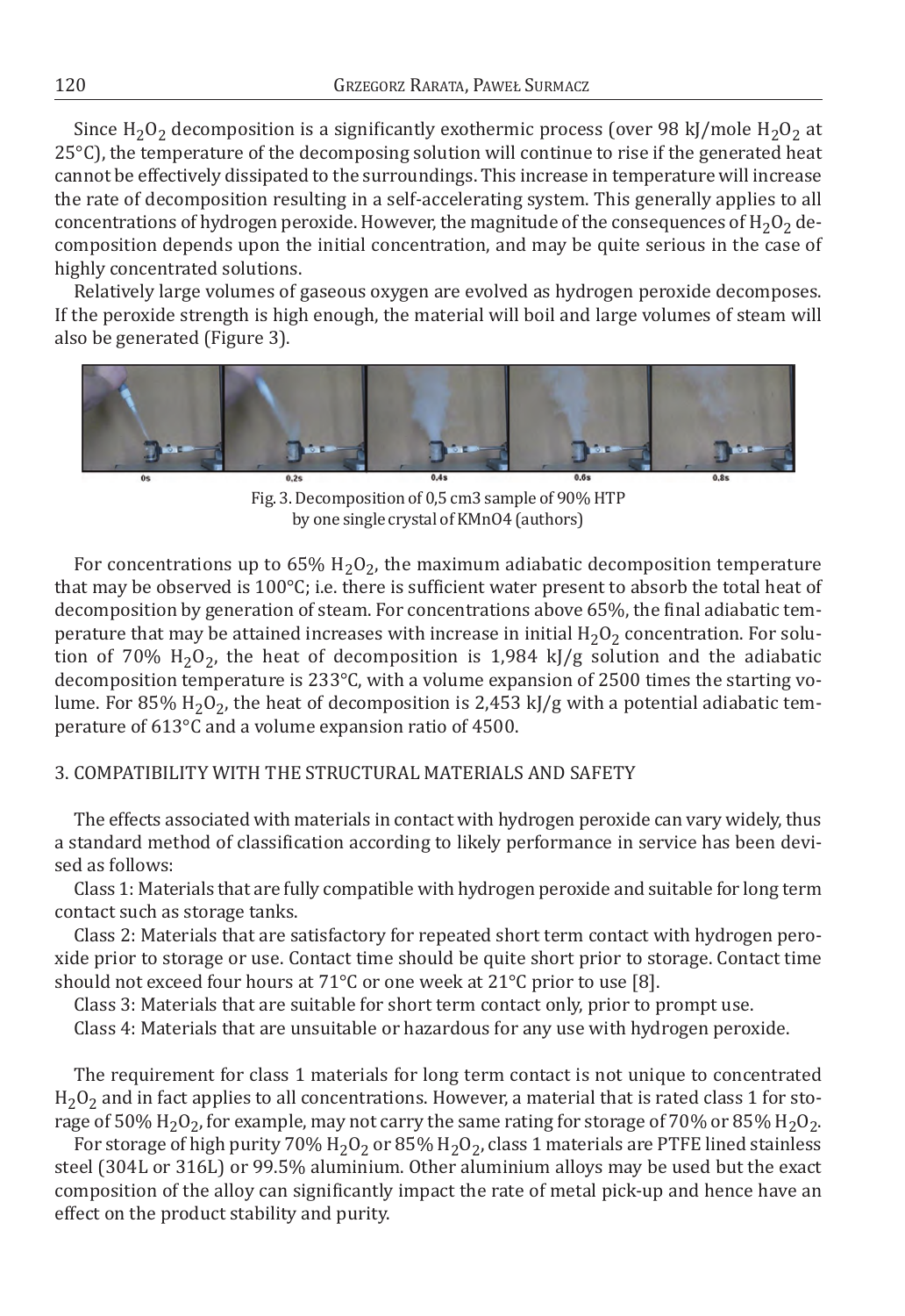Hydrogen peroxide is non flammable substance. However, it can form explosive vapours under certain conditions (explosion occurring by decomposition of the vapour rather than combustion). This potential hazard is a function of temperature, pressure, and  $H_2O_2$  liquid concentration. at the ambient pressure, boiling 74% hydrogen peroxide (at 130°c) will give a vapour just at the limit of flammability. This is a kind of lower explosive limit for  $H_2O_2$  vapour and its value is 26 mole % (39 wt. %) at atmospheric pressure. for liquid concentrations higher than 74%, explosive vapours can be generated at temperatures less than their normal boiling points (fig. 4).



Fig. 4. Phase Diagram Showing the Explosive Range of Hydrogen Peroxide [9] for example, for 85% solution of H2o2 at atmospheric pressure, a temperature of 121°c is required to generate an explosive atmosphere (a boiling point of the solution is equal 139°c).

as the pressure increases, flammable atmospheres are achieved at progressively lower concentrations of boiling liquid, until a pressure of 4 bar is reached. at this pressure, the limit of flammability of H2O2 vapour is 33 wt. %, which is in equilibrium with boiling 66.5% H2O2. above 4 bar, the flammable limit of the vapour remains constant at 33 wt. % and the equilibrium liquid concentration falls very slowly as pressure increases.

|     |     |      | $H_2O_Z$ [wt. %] $T_{ad}$ [°C] evaporated water [%]   volumes of decomposition products [dm <sup>3</sup> /kg] |
|-----|-----|------|---------------------------------------------------------------------------------------------------------------|
| 10  | 89  | 0    | 44                                                                                                            |
| 20  | 100 | 12,1 | 276                                                                                                           |
| 30  | 100 | 27.9 | 542                                                                                                           |
| 40  | 100 | 45.5 | 808                                                                                                           |
| 50  | 100 | 65,5 | 1076                                                                                                          |
| 60  | 100 | 88,3 | 1347                                                                                                          |
| 65  | 109 | 100  | 1508                                                                                                          |
| 70  | 233 | 100  | 1974                                                                                                          |
| 75  | 360 | 100  | 2439                                                                                                          |
| 80  | 487 | 100  | 2893                                                                                                          |
| 85  | 613 | 100  | 3331                                                                                                          |
| 90  | 743 | 100  | 3761                                                                                                          |
| 95  | 867 | 100  | 4179                                                                                                          |
| 100 | 996 | 100  | 4592                                                                                                          |

tab. 1. calculated adiabatic temperature of decomposition products and their volume for solutions of H2o2 [10]

Decomposition of hydrogen peroxide solutions can, of course, raise their temperature to boiling point and evaporate water and hydrogen peroxide (Table 1). In the absence of any other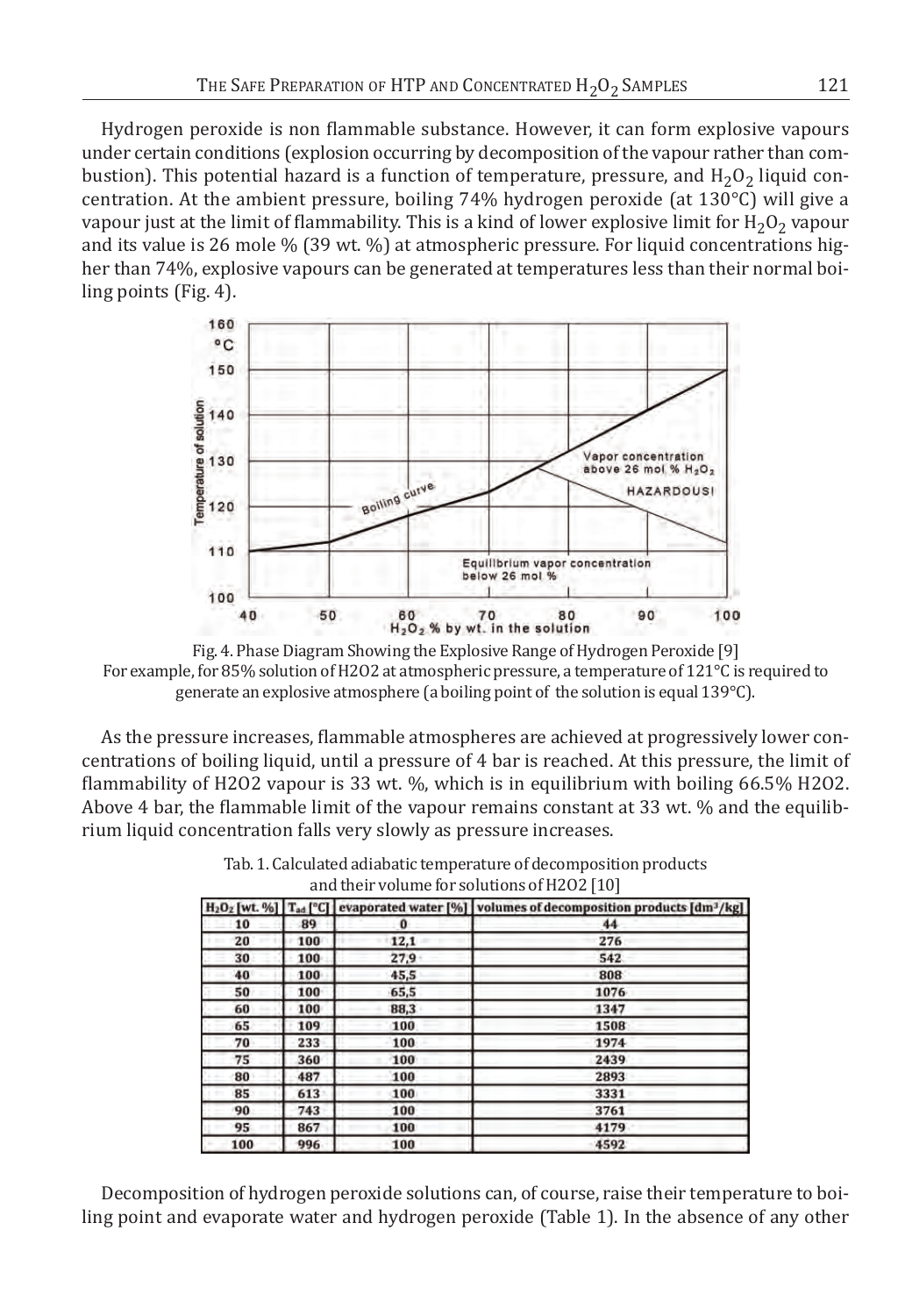The large volumes of oxygen generated as  $H_2O_2$  decomposes further add to this potential problem. oxygen enrichment atmospheres greatly increase the fire hazards posed by flammable liquids, vapours and gases. first of all, oxygen enrichment widens the explosive limits. It does not affect the flash point significantly, so materials below the flash point remain safe. the increase is into the fuel rich area. It also greatly reduces the energy required to produce ignition and increases the rate.

Even dilute hydrogen peroxide can create potential problems. For example  $3\%$  H<sub>2</sub>O<sub>2</sub> generates 10 volumes of oxygen for each volume of  $H_2O_2$  decomposed. Oxygen enrichment of confined spaces is therefore a real possibility. Dilution with copious amounts of water is the appropriate response to spillage of hydrogen peroxide. Entrapment in confined spaces must be actively avoided.

## 3. CURRENT DEVELOPMENTS – PREPARATION OF HTP IN THE LABORATORY

chemically pure (pure for analysis) and electronic grade (uLSI class) 30% hydrogen peroxide was purchased in 5 liter polyethylene containers. It was then concentrated up to 92% by using the apparatus shown in Figure 5. Some of the obtained solutions of concentrated  $H_2O_2$  meet the requirements for HtP class (those prepared from uLSI solutions). operation is mainly automated, so only daily emptying and filling of vessels is required to yield about 2 liters of HTP over a regular work week. the cost per liter is high, but still acceptable and affordable.



fig. 5. the equipment for safe, evaporative concentration (by vacuum distillation) of H<sub>2</sub>O<sub>2</sub> low concentration solutions (authors)

This laboratory method of HTP ( $H_2O_2$ ) preparation simplifies the apparatus at the maximum level and reduces glassware cleaning. The method in fact consists of two crucial steps: a) the phase of low temperature concentration of hydrogen peroxide via forced evaporation under fume cupboard (can be omitted), b) further concentration and purification via distillation under reduced pressure with use a special rotary vacuum evaporator Nahita model 503.

The whole setup used in the preparation consisting of an off-the-shelf borosilicate glass rotary vacuum evaporator and a special vacuum system. The solution concentrated to about 85 -90% and having several dozen ppm concentrated impurities will be heated in 1 dm3 batch by a water bath at 55°C. The solutions of ultra-high purity strait after the process of evaporation (concentration) held the requirements for HTP class (prepared from ULSI solutions of  $H_2O_2$ ). the sealed glassware was hold internally below 40 milibar, which enabled rapid evaporation over a period of 2,5 - 3 hours. condensate dripped into the collector flask with no more than a few percents loss. the circulation of cold water through a chiller, at the condenser coils, enab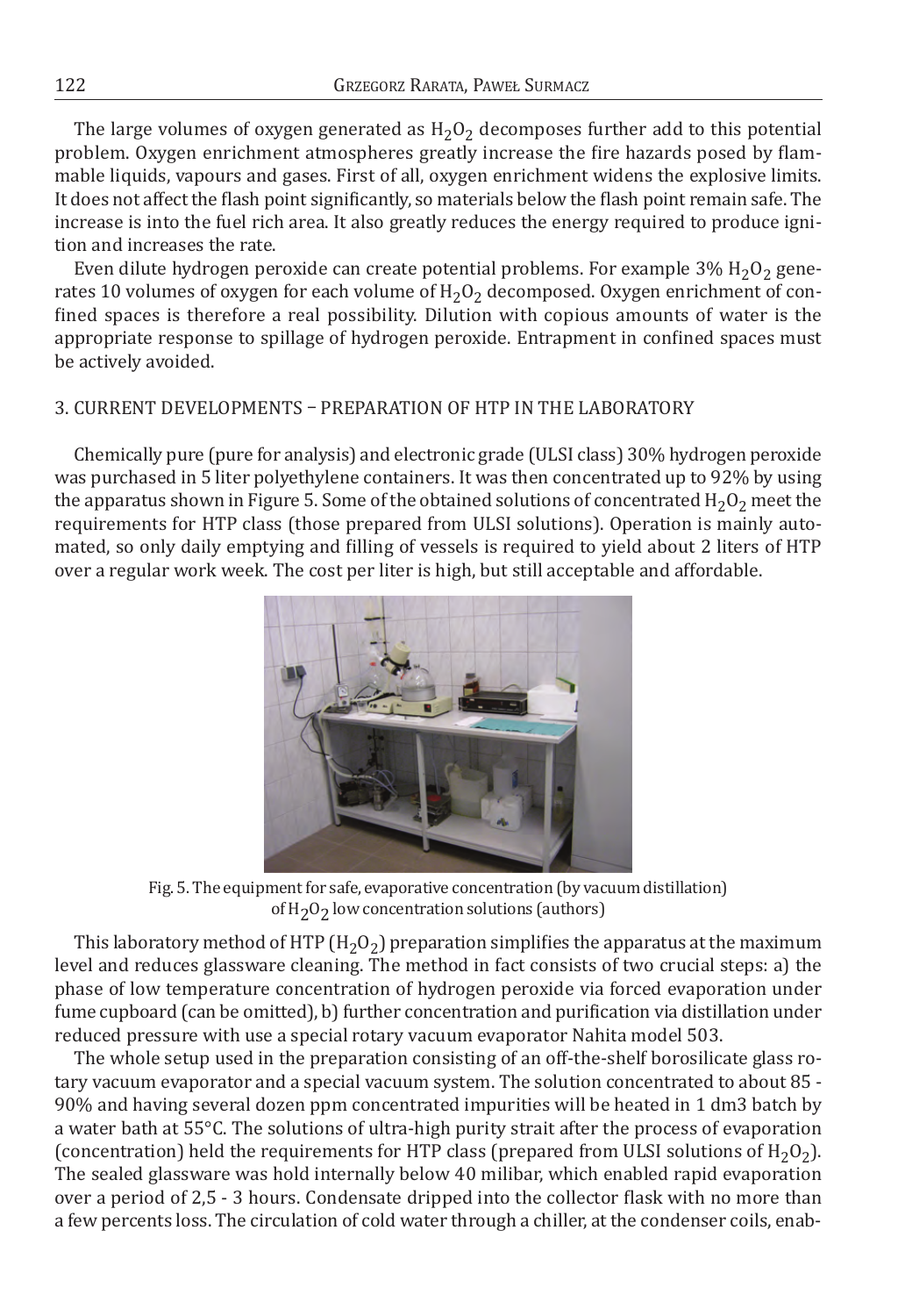led condensation with minimum losses. vapors of hydrogen peroxide which escaped the condenser were rendered harmless by dilution in the laboratory fume hood. Prepared HTP is stored in a special containers with a vent ports, since gradual decay to oxygen and water might cause pressure buildup and the rapture of the vessel. However, the situation even with the slightest overpressure in the HTP or concentrated and stabilized  $H_2O_2$  container was never experienced so far during the routine experiments by the authors.

Several distillation processes were carried out in total allowing to obtain a few samples of stabilized concentrated  $H_2O_2$  and HTP. The concentration was determined with great accuracy (up to second digit after dot) by utilizing a special high precision aerometer and use the Evonik model to calculate the concentration from the corresponding density of hydrogen peroxide (figure 6) [11].



fig. 6. High precision aerometer used to determine the density of HtP/H2o2 solutions (authors)

An electronic conductivity meter was used to test the purity of obtained solutions of HTP and concentrated  $H_2O_2$ . In the case of HTP the value of conductivity was virtually close to  $0 \mu S/cm$ , whereas for stabilized solutions of concentrated  $H_2O_2$  was in the range of several hundreds of μS/cm. test for phosphate measurement for water quality testing was also applied to the HtP solutions as a quick, easy, and reliable test for measuring phosphates in them, with 200 ppb as the lowest detection level. The results were negative what confirmed the conductivity measurements (the level of phosphates was in the range appropriate for HtP class, that is below 0.2 ppm). The level of pH was also trialed, showing the acidity that is more suitable for concentrated  $H_2O_2/HTP$  solutions (lowering the rate of decomposition) (Figure 7).



Fig. 7. The conductivity of HTP solutions was in the same range as those for deionized water whereas the level of phosphates under 200 ppb (authors)